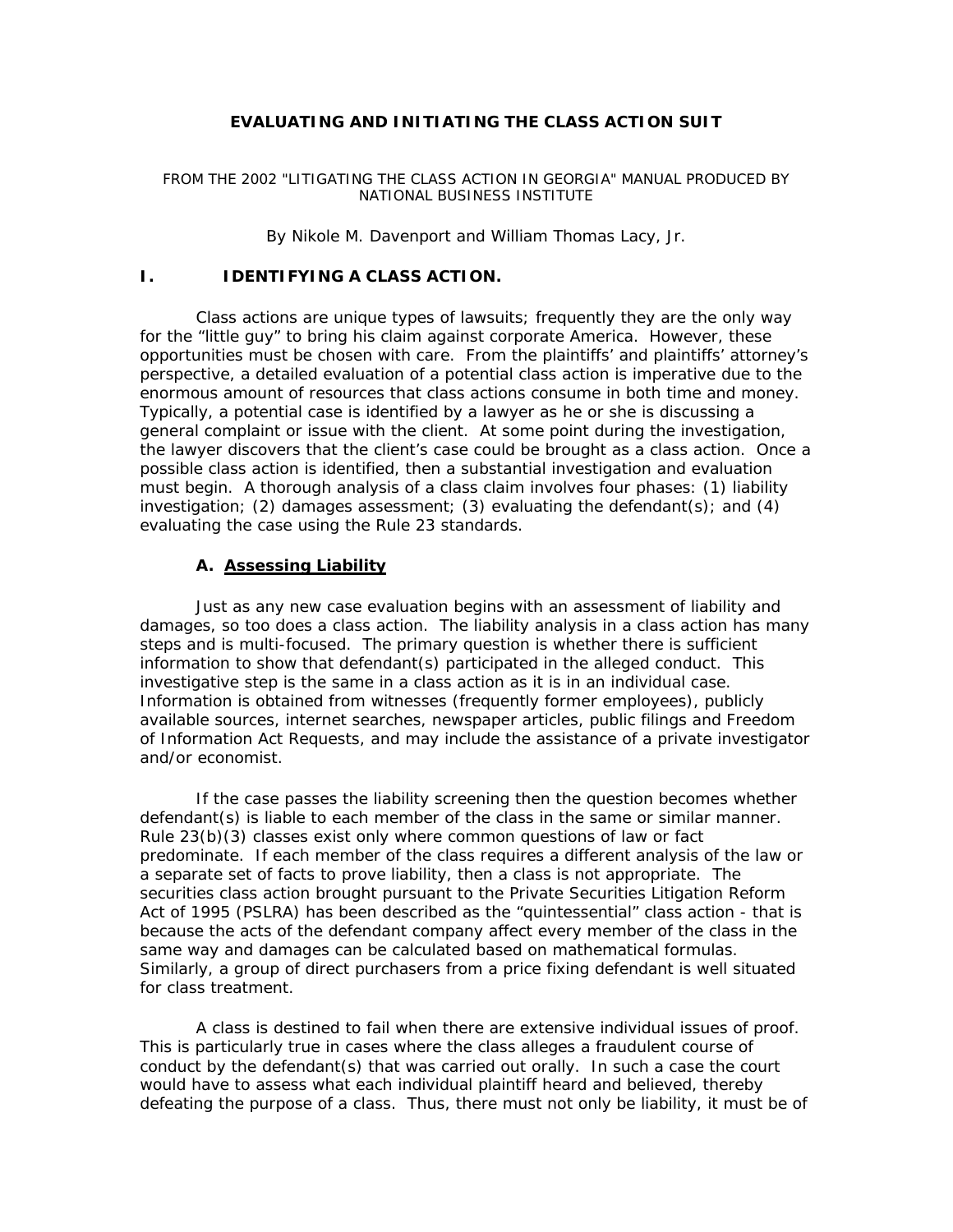a type that affected the class homogeneously. If an investigation reveals liability on a classwide basis, then the attention is directed to damages.

### **B. Identifying Damages**

Generally, class cases are taken on a contingency fee basis. Therefore, the attorneys for the class advance all the expenses and time necessary to prosecute the case. As such, damages are a focal point during the initial stages of the investigation. The attorneys evaluating a class case need to be able to quantify the class's damages. Ordinarily, the attorneys can use the information available to estimate what damages could be if the case is successful. If this figure is reasonably sound when compared to the amount of time and resources that will be expended on the case, then one can proceed to the next step in the assessment. However, if the value of damages requires more clarification (for example, damages resulting from a price fixing scheme require an advanced economic and statistical review to create the appropriate multiple regression analysis) then it is wise to employ an expert prior to filing your complaint to help quantify damages and add to your Rule 11 basis for filing the complaint. Experts are an essential tool in any class case and early involvement by the expert is often worthwhile.

Like the liability analysis, the damages analysis can be a make or break point for any case. The relationship between damages and liability is something of a sliding scale. Generally if the total damages are small, even a clear liability case might get passed. Conversely, if the total damages are astronomical, a tougher liability case may be worth the risk, especially if the area of law addressed in the claim is one with which the attorney is familiar.

### **C. Determining Collectibility**

Once a plausible cause of action has been identified, and reasonable damages have been assessed, the pre-filing investigation turns to the issue of collectibility, i.e., can we collect from the defendant(s)? Even the promise of astronomical damages can be refused if the defendant is insolvent. If a defendant declares bankruptcy the case gets much more complicated and may have to be litigated in front of a bankruptcy judge with little or no experience in dealing with the legal issues at hand. Nevertheless, many companies have insurance policies which cover certain types of claims and may weigh in favor of bringing the claim, even in the face of near insolvency. For instance, officers and directors carry liability insurance which covers them in securities cases. A thorough case evaluation should include a review of the company's balance sheet as well as an assessment of any possible insurance coverage.

### **D. Rule 23 Analysis**

A rigorous Rule 23 analysis follows a finding of liability and collectable damages. Any class complaint must be prepared to withstand an immediate attack via a motion to dismiss, therefore pre-class filings should be drafted to discourage as many of defendant(s)' arguments as possible. Without addressing the specifics of Federal Rule of Civil Procedure 23(a), a thorough evaluation includes a review of the following elements: (1) numerosity; (2) commonality; (3) typicality; (4) fair and adequate class representatives; and (5) predominance and superiority.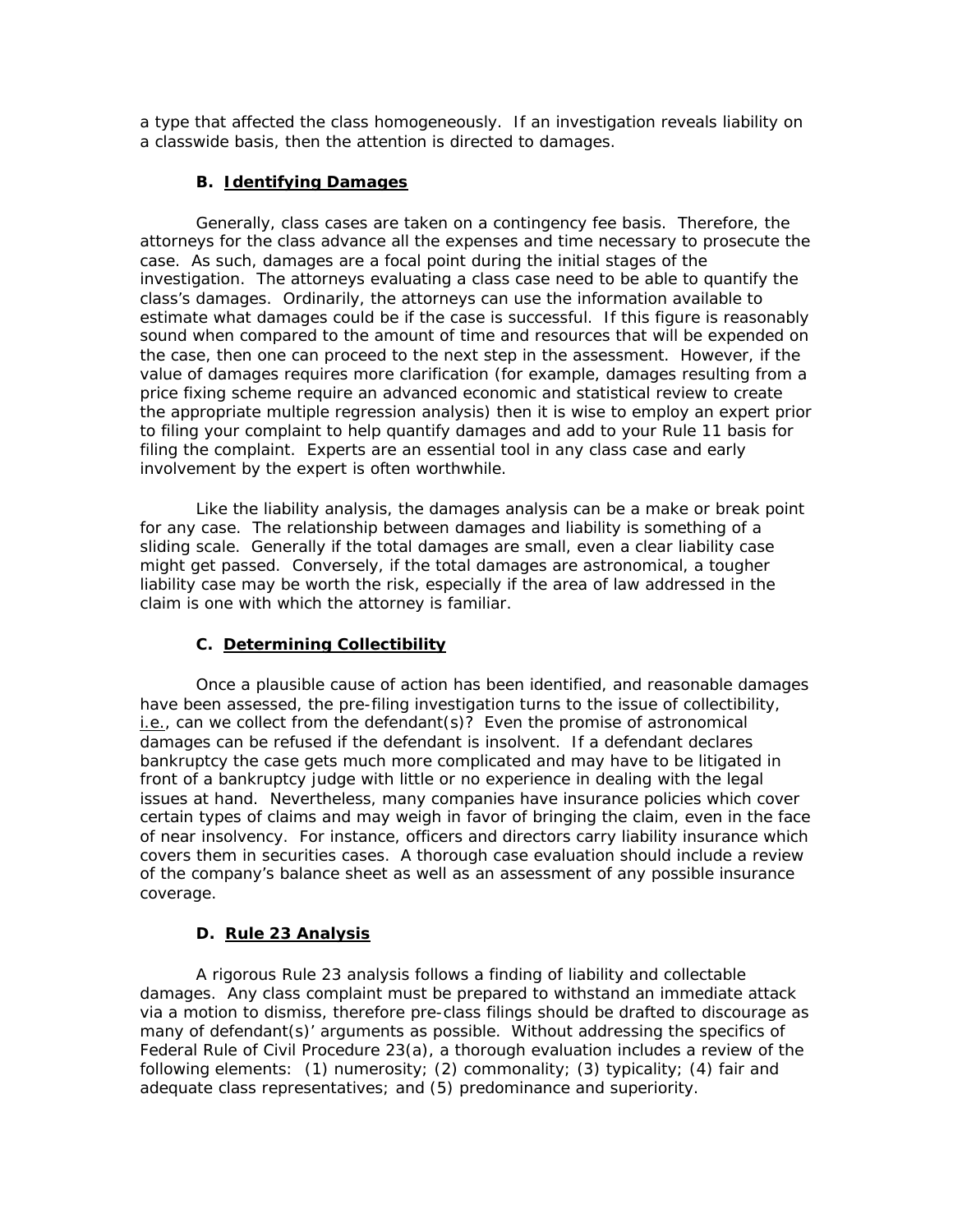1. Numerosity is obviously important. If you do not have enough people, why bother with a class action? Courts generally refuse to state a magic number, but an argument can be made that 50 or fewer people could be properly joined under Fed.R.Civ.P. 20. Typically most classes are much, much larger. Even state classes routinely get beyond100 class members and nationally it is common to see classes in the thousands. In the *In re Cigarettes Antitrust Litigation* case currently pending before Judge Forrester in the Northern District of Georgia, the class maintains approximately 2,500 members. A recent case focusing on class size is *Upshaw v. Ga. Catalog Sales, Inc.*, 2002 WL 745640 (M.D. Ga. 2002).

2. Commonality - Commonality and predominance are two issues that need to be addressed when considering liability in a class case. Obviously if you have a company that is doing bad things, like lying to people, but is smart enough to lie orally rather than in writing, then the commonality prong can be a problem at the class certification stage because the lies could have been told in different ways, by different people, etc.. In what is a perverse incentive for companies, deciding to mislead people orally is much safer because plaintiffs have problems getting a class certified if the harm is predicated on one on one interaction with a class member and an agent/employee of the defendants.

The issue of commonality arises most often in consumer cases where you have an agent telling a putative class member something. Even if the defendant's employees all work off the same general script, it is very difficult to get the class certified if the court believes that the final harm was done based upon reliance on an oral misrepresentation of fraud. This has been especially true in the 11<sup>th</sup> Circuit of late. See Rutstein v. Avis Rent-A-Car Systems, Inc., 211 F.3d 1228 (11<sup>th</sup> Cir. 2000); *Jackson v. Motel 6 Multipurpose, Inc.*, 130 F.3d 999 (11th Cir. 1997); and *Andrews v.*  American Telephone and Telegraph Co., 95 F.3d 1014 (11<sup>th</sup> Cir. 1996); Sikes v. *Teleline, Inc. USA,* 281 F.3d 1350 (11th Cir. 2002).

3. Typicality addresses some of the same concerns. Not only do the claims need to be factually and legally similar if not identical, but courts prefer the factual scenario where you have a lot of class members that have been harmed by the same scheme rather than class members being harmed in different ways.

4. Adequate Class Representation - Fed.R.Civ.P. 23(a)(4) requires that class representatives "fairly and adequately protect the interests of the class." In the Eleventh Circuit, this rule was interpreted in *Kirkpatrick v. J.C. Bradford & Co.*, 827 F.2d 718 (11<sup>th</sup> Cir. 1987), to require that (1) the class representatives' interests are not antagonistic to the interests of other members of the class, and (2) the class representatives, through their attorneys, are prepared to prosecute the action vigorously. *Id.* at 726, citing *Griffin v. Carlin*, 755 F.2d 1516, 1532 (11th Cir. 1985).**[1]** Since it was articulated in 1987, the *Kirkpatrick* interpretation has been regularly applied in the Northern District of Georgia (*see*, *e.g.*, *In re Miller Industries, Inc. Sec. Litig*., 186 F.R.D. 680, 687 (N.D.Ga. 1999); *Wells v. HBO & Co.*, 1991 WL 131177, \*6 (N.D.Ga. 1991)) and by other courts within the Eleventh Circuit (*see*, *e.g.*, *In re Terazosin Hydrochloride Antitrust Litig.*, 203 F.R.D. 551, 554-555 (S.D.Fl. 2001); *Fabricant v. Sears Roebuck*, 202 F.R.D. 310, 314-315 (S.D.Fl. 2001); *Morris v. Transouth Financial Corp.*, 175 F.R.D. 694, 697 (M.D.Al. 1997); *In re Disposable Contact Lens Antitrust Litigation*, 170 F.R.D. 524, 532 (M.D.Fl. 1996)). Judge Thrash of the Northern District of Georgia recently applied this standard in *In re Theragenics Sec. Litig.*, 205 F.R.D. 687 (N.D.Ga. 2002), as follows: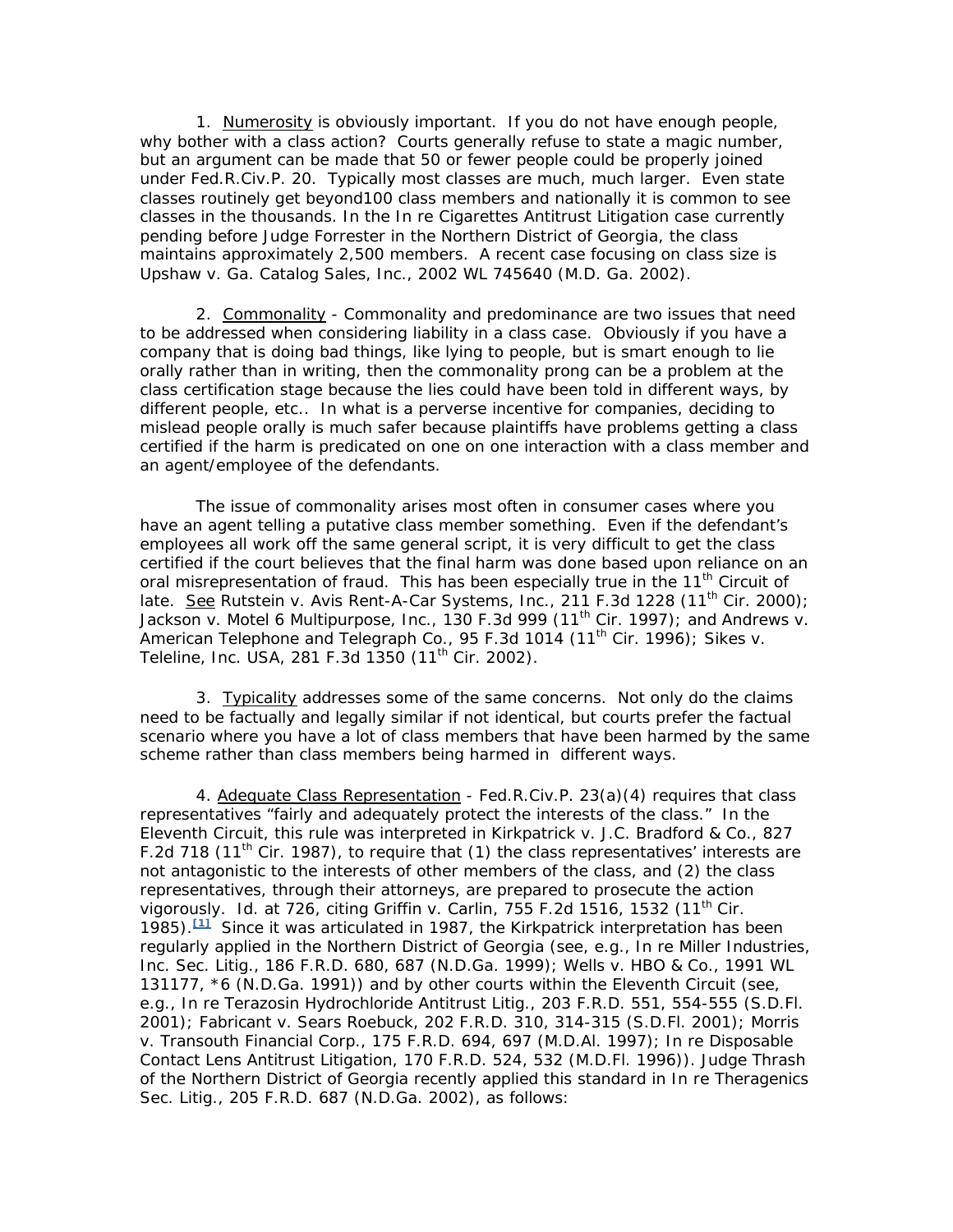The legal standard for adequacy of class representation is well established in the Eleventh Circuit. The standard involves inquiry into questions of whether Plaintiffs' counsel are qualified, experienced and generally able to conduct the litigation. *Kirkpatrick,* 827 F.2d at 726; *Griffin v. Carlin,* 755 F.2d 1516, 1532 (11th Cir. 1985). "[A]dequate class representation generally does not require that the named plaintiffs demonstrate to any particular degree that they will individually pursue with vigor the legal claims of the class." *Kirkpatrick,* 827 F.2d at 727. ... The fact that the proposed Class Representatives are allowing their counsel to prosecute the case demonstrates the exercise of good judgment and not abdication of their obligations as class representatives. *Miller Industries,* 186 F.R.D. at 687-88.

The approach taken by the Eleventh Circuit is well grounded in Supreme Court precedent. ... [T]he Supreme Court stated that "[r]ule 23(b), like the other civil rules, was written to further, not defeat the ends of justice. The serious fraud charged here is clearly in that class of deceitful conduct which the federal securities laws were largely passed to prohibit and protect against." *Surowitz,* 383 U.S. at 373-74, 86 S.Ct. 845. 205 F.R.D at 696. Although *Theragenics* is a securities fraud case, *Kirkpatrick*'s interpretation of Rule 23(a)(4)'s adequacy requirement is in no way limited to securities cases; indeed, it has been applied in a recent horizontal price-fixing case in this District *(see In re Polypropylene Carpet Antitrust Litig.*, 178 F.R.D. 603, 613 (N.D.Ga. 1997), and would be applicable to all types of class actions.

Despite the onerous appearance of this requirement, class representatives with moderate to lower levels of involvement in class cases routinely withstand adequacy challenges. *See*, *e.g.*, *Theragenics*, 205 F.R.D. at 696-697; *In re Cardizem CD Antitrust Litig.*, 200 F.R.D. 326, 336 (E.D.Mi. 2001)(class representatives were adequate despite varying methods of purchase, hypothetical conflicts in allocating damages, familial relationship with one of class counsel, lack of knowledge or interest in outcome); *Bromine Antitrust Litigation*, 203 F.R.D. 403, 410 (S.D.In. 2001)(adequacy requirement satisfied by designated representatives even though officers were ignorant of details of lawsuit and were relying upon their attorneys, and representatives' volume of purchases was low); *In re Aluminum Phosphide Antitrust Litig.*, 160 F.R.D. 609, 614 (D.Ks. 1995)(adequacy requirement met despite no firsthand knowledge of facts and a small financial interest at stake); *In re Catfish Antitrust Litig.*, 826 F.Supp. 1019, 1037 (N.D.Miss. 1993)(adequacy does not require detailed knowledge of facts, law, or legal procedure); *In re Integra Realty Res., Inc.*, 262 F.3d 1089, 1112 (10<sup>th</sup> Cir. 2001) (representative of defendant class was adequate despite having far greater potential liability than other defendants and despite fact that settlement created a pool to offset some of its litigation costs).

5. Predominance & Superiority. In a Rule 23(b)(3) class action, issues relating to predominance and superiority are the most challenging from the plaintiffs' perspective. Predominance is the area in which defendants most frequently focus their defense of a class case, suggesting that there are too many individual questions of fact, legal issues, evidence, and/or damages relating to each class member that the case is inappropriate for class treatment. A thorough and complete pre-filing analysis will address these issues and provide the basis for plaintiffs' response to the inevitable motion to dismiss.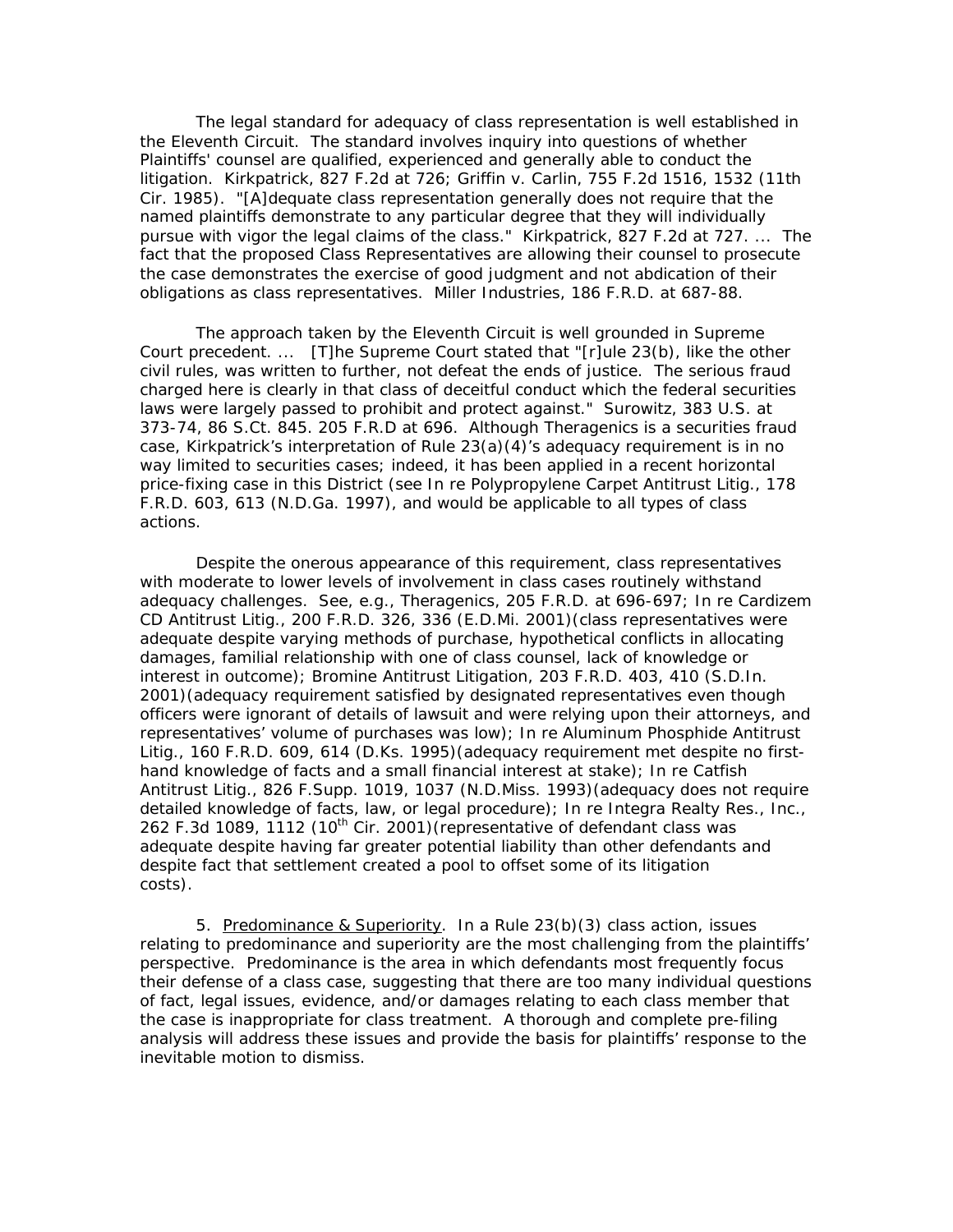Minor factual inconsistences or differences between the case are not necessarily fatal to the case. If the class gets structured and managed properly almost all differences can be addressed fairly and efficiently. When plaintiffs move for class certification, and maybe even before, counsel should not just cite cases where certification was granted and hope that the court decides that the current case is similar. Plaintiffs' counsel need to be proactive and go back to their initial case evaluation stage and present the court with a plan of how to run the case. This involves a lot of work, but by presenting the court with a well thought out, wellstructured plan, even if the court ultimately does not accept it in its entirety, courts become more comfortable with, and accepting of, the inherent burdens of managing a class action.

In some cases, industrious attorneys have prepared case or discovery management plans that include graphs depicting all the different variations in state law or factual circumstances that might be applied to some of the claims or subclasses. Defense firms routinely produce these types of charts as part of their institutional knowledge based on legal issues they run into regularly. There is no reason that plaintiffs' firms should not try to be just as organized and just as on top of current developments in the law especially if you keep hearing the same arguments from defense firms. An example of courts entertaining this kind of state law analysis issues can be found in the *General Motors Corporation Pick-Up Truck Fuel Tank Products Liability Litigation*, 55 F.3d 768 (3rd Cir. 1995) at 815, 816. Needless to say, when presenting this type of information to the court, plaintiffs' counsel must have a cogent, logical method of subdividing the class up based on the claims, geographical location or whatever the distinguishing factors are. Obviously plaintiffs' attorneys should not let defense firms articulate the differences amongst the class members. Some courts have hinted that any case involving the application of all 50 states' laws to a class are inherently unmanageable. *Sikes v. Teleline Inc.*  USA, 281 F.3d 1350 (11<sup>th</sup> Cir. 2002).

Another way to reassure courts is a proposal advocating the use of specific jury interrogatories that could be used to determine subclass specific issues. Some commentators have suggested that developing specific factual questions articulating different states' legal standards could be used to allow the jury to effectively rule on each state's subclass's claims in a relatively simple fashion. Remember that creativity is the key.

With regard to defense arguments' that individual factual issues predominate rather than common issues, plaintiffs' counsel must focus on the fact that defendant's behavior as the proximate cause for the harm to the class. Obviously this will vary greatly from case to case, but there will always be differences in the way class members were treated unless they have all used the same contract or the same form, or bought the same stock, etc. Uniformity of the defendant's conduct and how that is articulated to the court will be a determining factor whether or not the class is successfully certified.

#### **II. CHOICE OF VENUE - STATE OR FEDERAL**

The majority of class actions are brought in federal district courts; in fact, there is currently proposed legislation that would mandate that all class actions be brought in federal court. Despite the suspicion that the federal court system is generally more favorable to defendants, the federal courts are frequently a more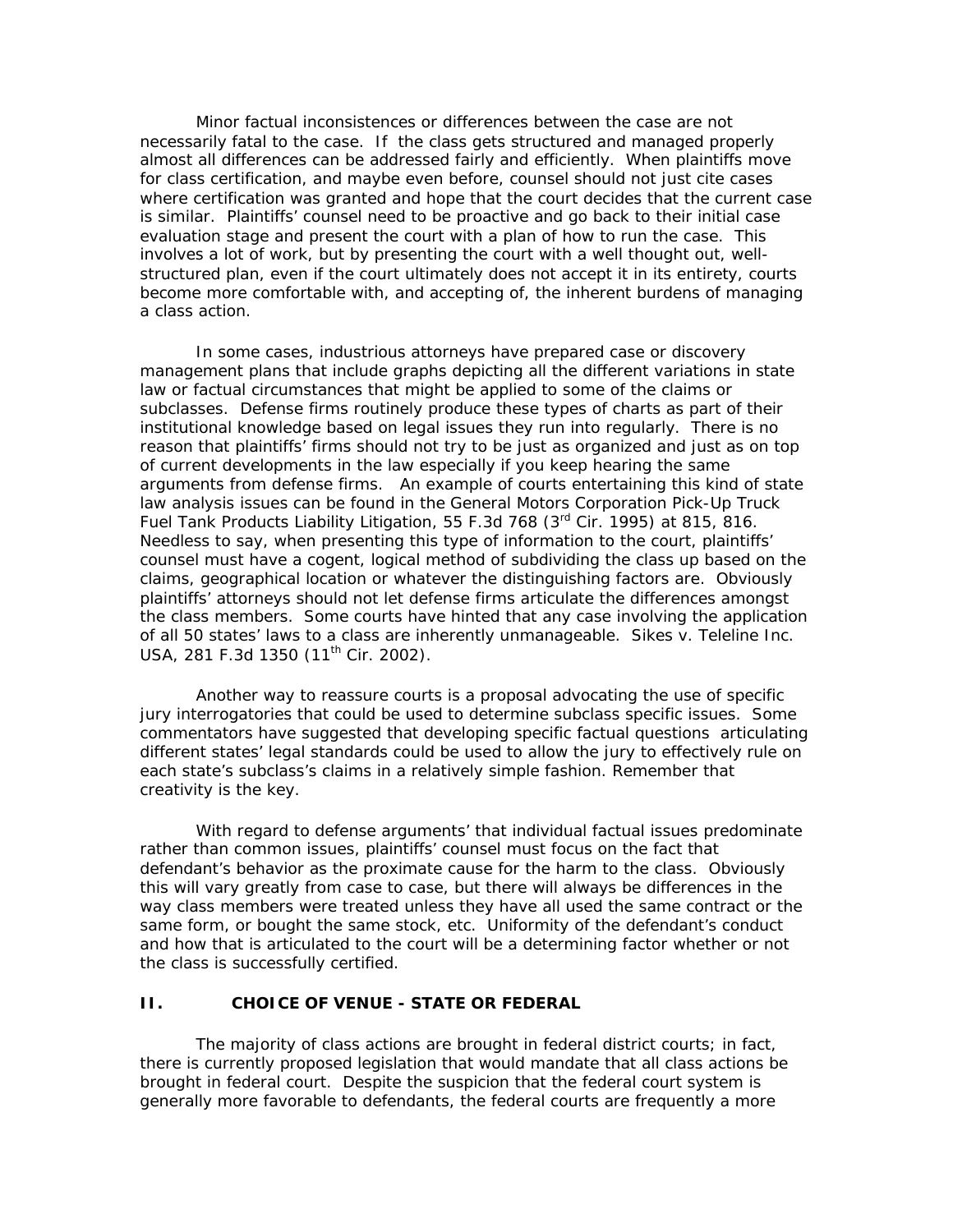appropriate venue for a class action, given the size, complexity and magnitude of class cases. Moreover, a number of the major types of class cases that are routinely certified -- securities, antitrust and employment -- are all brought pursuant to federal statutes, and therefore must be brought in the federal courts.

In a non-federal question class case, diversity is the basis for jurisdiction in the federal court. To maintain diversity jurisdiction, each class member must satisfy the amount in controversy requirement of \$75,000. Courts have held that individual claims under the limit cannot be aggregated to meet the requirement. Nevertheless, if the actual damage amount for each plaintiff is slightly under the \$75,000 bar, one might consider adding the amount of appropriate punitive damages to each individual claim. In Tapscott v. MS Dealer Service Corp., 77 F.3d 1353 (11<sup>th</sup> Cir. 1996), the Eleventh Circuit considered whether punitive damages could be aggregated in a class case to meet the jurisdictional bar. The court stated that "multiple plaintiffs may aggregate claims if they have 'a single title or right in which they have a common or undivided interest.'" *Cohen*, 204 F.3d at 1074 (citing *Tapscott*, 77 F.3d at 1357 (citation omitted)). The *Tapscott* court noted that punitive damages were "intended to serve the collective good" under Alabama law and therefore allowed aggregation for amount in controversy purposes. *Cohen*, 204 F.3d at 1075 (citing *Tapscott*, 77 F.3d at 1358-59).

The *Tapscott* decision was contrary to *Lindsey v. Alabama Tel. Co.*, 576 F.2d 593, 595 ( $5<sup>th</sup>$  Cir. 1978), which held that under Alabama law, punitive damages could not be aggregated for jurisdictional purposes. *Cohen,* 204 F.3d at 1074. "Because the same state law [Alabama] governed punitive damages in each case, there [could] be no difference between the two cases in so far as the 'common and undivided interest' analysis." *Id.* The court, however, noted that laws in other states allowed aggregated punitive damage awards under the "common and undivided interest" analysis.**[2]** *Id.* at 1075, n.5.

More recently, the Eleventh Circuit held that attorney's fees recoverable under the Georgia RICO statute cannot be aggregated for the purposes of meeting the amount in controversy requirement for diversity jurisdiction. *Darden v. Ford Consumer Finance Company Inc.*, 200 F.3d 753 (11th Cir. 2000). In *Darden* the defendant attempted to remove the case from state to federal court based on diversity jurisdiction, and following an appeal to the Eleventh Circuit, the case returned to the Georgia state court where it was originally filed. *See also Leonard v. Enterprise Rent-A-Car*, 279 F.3d 967 (11th Cir. 2002) for a good analysis of the amount in controversy question.

# **II. TYPES OF CLASSES**

There are three types of classes under Rule 23(b), as well as opt-in classes pursuant to 29 U.S.C. §216(b), the Fair Labor Standards Act (FLSA).

As Rule 23 states, the (b)(1) class is a class in which the prosecution of individual actions might adversely affect other parties opposing the class or absent class members and section  $(b)(2)$  is the action in which the party opposing the class has acted or refused to act on grounds generally applicable to the class. The main differences between the  $(b)(1)$  and  $(b)(2)$  classes versus  $(b)(3)$  classes are the notice provisions and the ability of class members to opt out. Rule 23 (b)(3) classes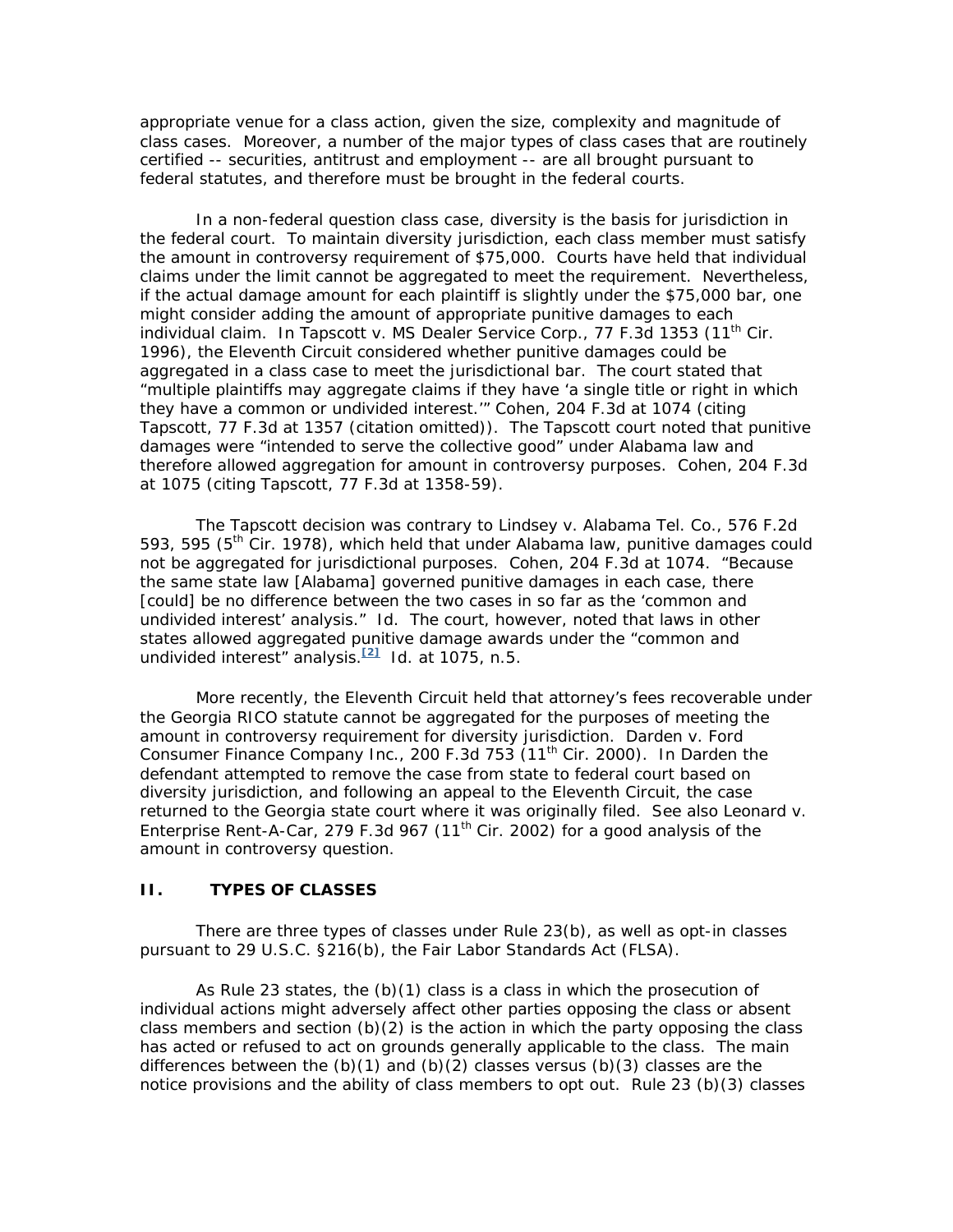have to use the best notice practicable under the circumstances including individual notice to all members who can be identified through reasonable effort.

# **A. Rule 23(b)(1) - Class Actions Maintainable**

"An action may be maintained as a class if the prerequisites of subdivision (a) are satisfied and in addition: (1) prosecution of separate actions by or against individual members of the class would create a risk of (a) inconsistent or varying adjudications with respect to individual members of the class which would establish incompatible standards of conduct for the party opposing the class; or (b) adjudications with respect to individual members of the class which would as a practical matter be dispositive of the interests of the other members not parties to the adjudications or substantially impair or impede their ability to protect their interest." Fed.R.Civ.P. 23(b)(1).

### 1. The  $(b)(1)(a)$  Class

When deciding whether or not to certify a class under  $(b)(1)(a)$ , the court has to decide whether separate actions are likely to result if a class is not certified. *In re Dennis Greenman Securities Litigation*, 829 F.2d 1539 (11th Cir. 1997). This is essentially a practical determination but if the court decides that separate actions are not likely to be brought for whatever reason including prohibitive cost, then the requirements of  $23(b)(1)(a)$  have not been met. If the court decides that separate actions are probably going to be brought, it then has to decide whether those actions run the risk of creating inconsistent verdicts or adjudications. This prong is satisfied in cases where the defendant is obliged by law to treat class members alike.

Under 11<sup>th</sup> Circuit precedent, 23(b)(1)(a) is really only applicable to actions seeking injunctive or declaratory relief. In *In re Dennis Greenman* the court explicitly rejected class certification under  $23(b)(1)(a)$  for a class seeking money damages. This prevents plaintiffs from asserting a claim for injunctive relief in order to certify a class under 23(b)(1)(a) even though the class' ultimate goal would be to recover money damages.

# 2. The Section (B)(1)(b) Class

Rule 23(B)(1)(b) classes have been referred to as limited fund classes. They generally concern a case where there is a fixed asset, a fund or some sort of property that all the class members have an interest in. In each situation, the court cannot decide interest of one class member without affecting the interests of all the class members. *In re Dennis Greenman*, 829 F.2d at 1546.

# **B. The Rule 23(b)(2) Class**

The Rule 23(b)(2) class is commonly referred to as the civil rights class where class representatives are seeking broad injunctive or declaratory relief against some form of discrimination. *Penson v. Terminal Transport Co.*, 634 F.2d 989 (5th Cir. 1981). Once again courts are wary of allowing a class primarily seeking monetary damages to use the (b)(2) provision under the guise of seeking injunctive relief.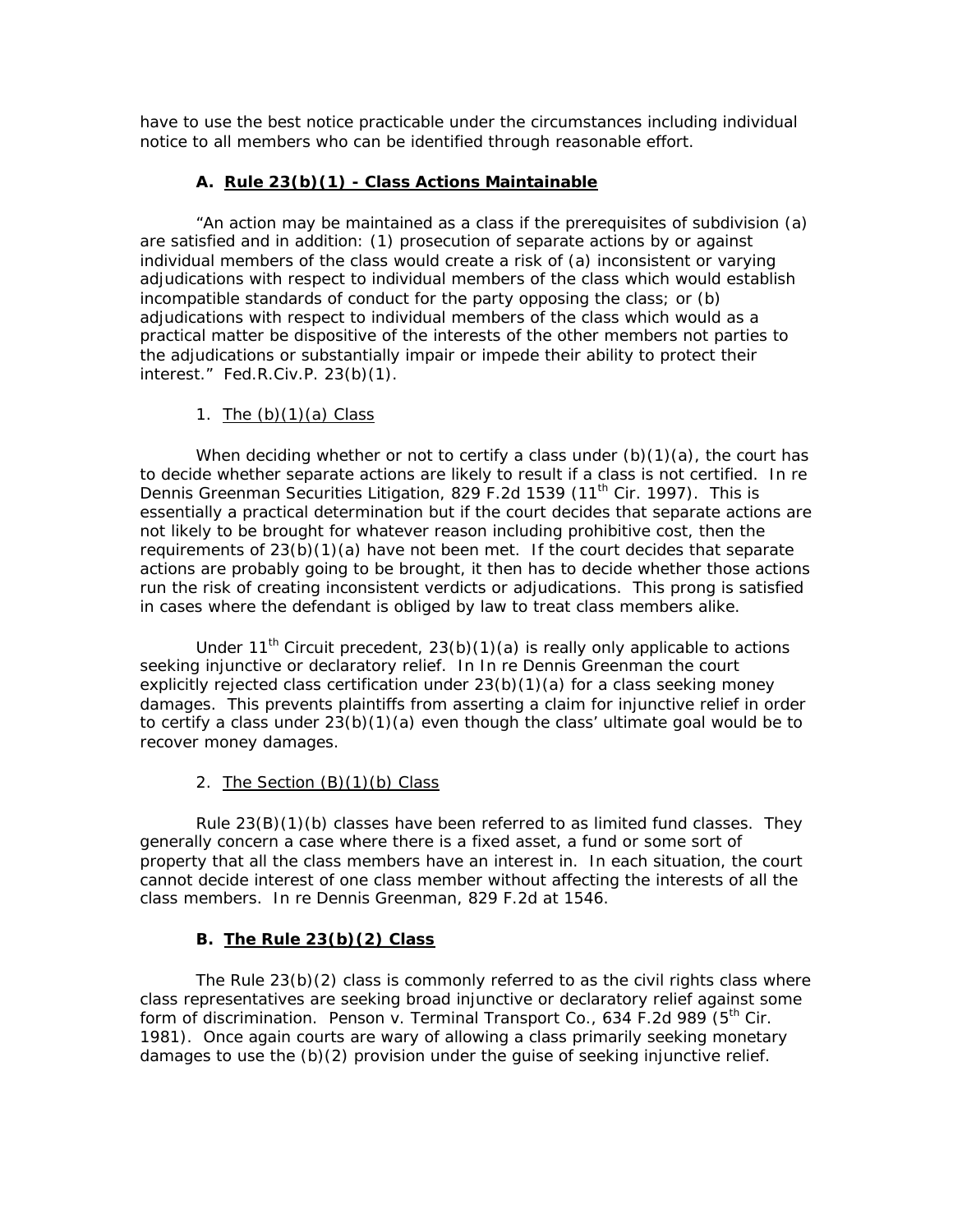When evaluating a class certification issue under (b)(2) the court has to decide what the class is really seeking - monetary relief or injunctive/declaratory relief. If the class counsel cannot convince the court that the class is primarily seeking injunctive relief, then the courts are not going to certify the class under (b)(2). Any claim advanced by the class for punitive damages or under a treble damage statute such as RICO or the antitrust statutes are probably going to be looked upon with disfavor by courts if you are seeking (b)(2) certification. *Taylor v. Flagstar Bank FSB*, 181 F.R.D. 509 (M.D. AL 1998). Again the courts exercise caution with regard to  $(b)(1)(a)$  and  $(b)(1)(b)$  and  $(b)(2)$  classes because of the above mentioned due process concerns which are the notice requirements and the ability to opt out. See Holmes v. Continental Can Co., 706 F.2d 1144 (11<sup>th</sup> Cir. 1983).

### **C. The Rule 23(b)(3) Class**

The Rule 23(b)(3) class is the most common form of class action. Rule 23(b)(3) provides that one or more members of a class may sue as representative parties if the four requirements of numerosity, common questions, typicality and adequate representation are met, and the court finds that the questions of law or fact common to the members of the class predominate over any questions affecting only individual members, and that a class action is superior to other available methods for the fair and efficient adjudication of the controversy. The matters pertinent to the findings include: (a) the interest of members of the class in individually controlling the prosecution or defense of separate actions; (b) the extent and nature of any litigation concerning the controversy already commended by or against members of the class; (c) the desirability or undesirability of concentrating the litigation of the claims in the particular forum; (d) the difficulties likely to be encountered in the management of a class action. Fed.R.Civ.P.23(b)(3).

As discussed herein, the requirements for this Rule are met where common issues predominate and the case can be well managed. See §D.5 above for a discussion of the predominance and superiority requirements.

### 1. Recent Eleventh Circuit Decisions Regarding Rule 23 Classes.

Several of the  $11<sup>th</sup>$  Circuit decisions that any plaintiffs' attorney needs to consider are the level of burden that the plaintiff will encounter when proving each element of Rule 23. As long as the class counsel has done his work investigating prior to the class certification stage, certification should not be an insurmountable obstacle. Following are some recent cases that have addressed interesting and important class action issues. *Rutstein v. Avis Rent-A-Car Systems, Inc.*, 211 F.3d 1228 (11th Cir. 2000); *Jackson v. Motel 6 Multipurpose, Inc.*, 130 F.3rd 999 (11th Cir. 1997); and *Andrews v. American Telephone and Telegraph Co.*, 95 F.3rd 1014 (11th Cir. 1996); *Sikes v. Teleline Inc. USA,* 201 F.3d 1350 (11th Cir. 2002); *In Re Theragenics Corp. Securities Litigation*, 205 F.R.D. 687 (N.D. Ga. 2002); *Leonard v. Enterprise Rent A Car,* 279 F.3d. 967 (11th Cir. 2002); *Upshaw v. Ga. Catalog Sales, Inc.*, 2002 WL 74 5640 (M.D. Ga. 2002).

# **D. The FLSA 216(b) Class**

An opt-in class action litigation can be brought against an employer pursuant to the Fair Labor Standards Act (FLSA) 29 U.S.C. §201 et. seq. Particularly, §216(b)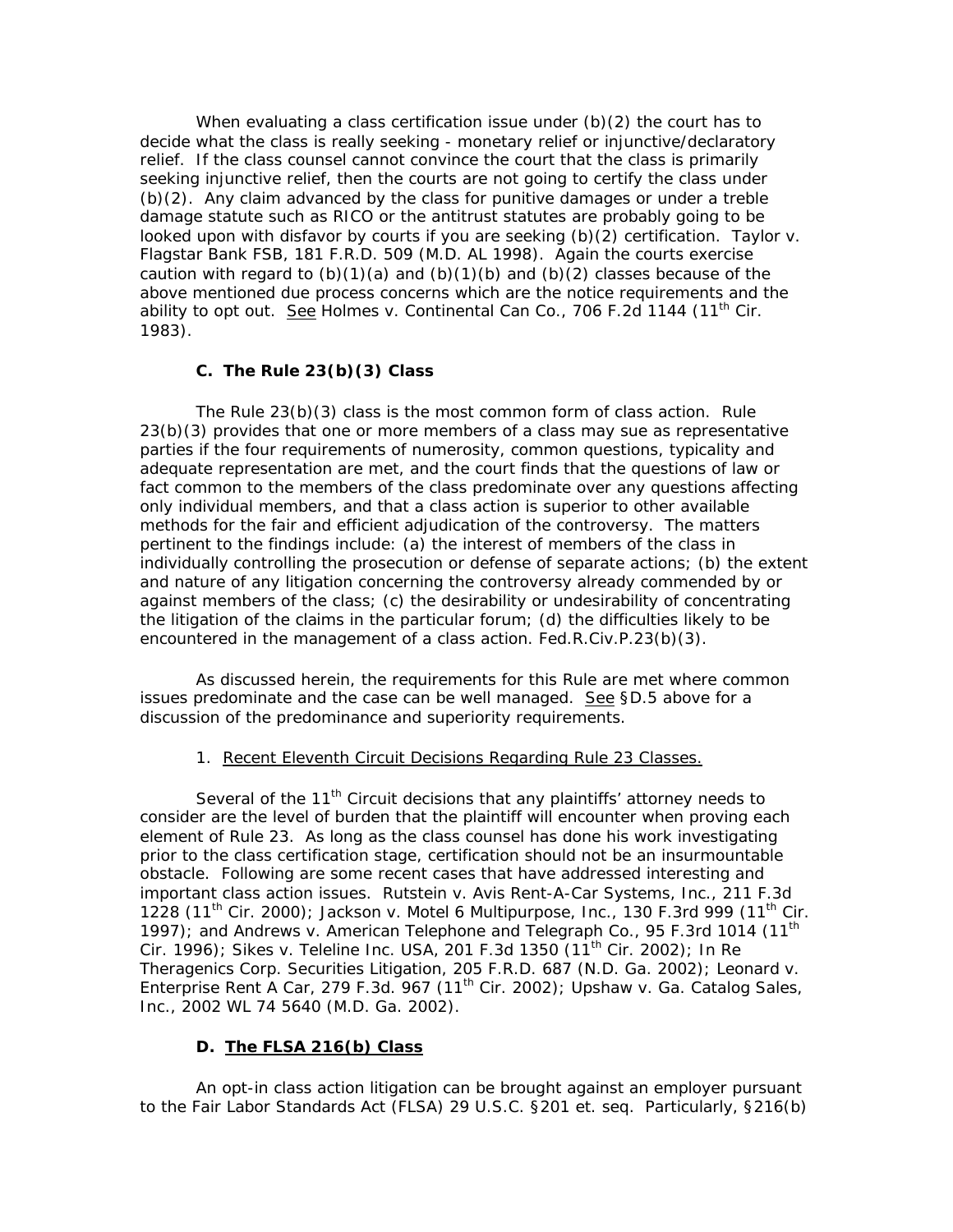permits a claim to be brought by representatives on behalf of "similarly situated" individuals. 29 U.S.C.A. §216(b) provides:

Any employer who violates the provisions of section 206 [relating to minimum wage] or section 207 [relating to overtime and maximum hours] of this title shall be liable to the employee or employees affected in the amount of their unpaid minimum wages, or their unpaid overtime compensation, as the case may be, and in an additional equal amount as liquidated damages. . . An action to recover the liability prescribed in either of the preceding sentences may be maintained against any employer (including a public agency) in any Federal or State court of competent jurisdiction by any one or more employees for and in behalf of himself or themselves and other employees *similarly situated*. No employee shall be a party plaintiff to any such action unless he gives his consent in writing to become such a party and such consent is filed in the court in which such action is brought. (Emphasis added).

In Hipp v. Liberty National Life Insurance Co., 252 F.3d 1208 (11<sup>th</sup> Cir. 2001), the Eleventh Circuit held that the decision to create and certify an opt-in class under §216(b) "remains soundly within the discretion of the district court." *Id.* at 1219 (citations omitted), and upheld the standard it had set in *Grayson v. K Mart Corp.*, 79 F.3d 1086 (11<sup>th</sup> Cir. 1996), for determining what constitutes being "similarly situated." *Hipp* at 1219.**[3]**

Rule 216(b) classes are generally subject to a "two-tiered" certification analysis. First, the class is provided an initial certification which permits notice to all potential class members, and then the certification issue is addressed a second time following the close of discovery. *See Hipp v. Liberty National; Bradford v. Bed Bath & Beyond,* 184 F.Supp.2d 1342 (N.D.Ga. 2002).

# **IV. DELIVERING PROPER NOTICE TO CLASS MEMBERS**

The typical method of delivering notice to class members in this jurisdiction and in others is by publication and direct mail. Some courts such as the Ninth Circuit seem to be embracing new technology by permitting electronic notification through mass e-mails and press releases. See 9<sup>th</sup> circuit Local rules. Notice and identification of class members are areas where the defendants normally have most of the information and plaintiffs' attorneys must use creativity in order to reach as many of the putative class members as they possibly can. In the antitrust context, defendants typically have good information regarding their customers, the class members. Similarly, information regarding class members in a securities claim is also readily available from defendant(s) so that all discovery requests should include an interrogatory and request for production of documents that requires defendant(s) to identify all class members by name and address (preferably on a disc or CD Rom). Another possibility to consider is placing ads in major trade publications relating to the industry, as well as the major news publication like the Wall Street Journal.

In an FLSA case, notice is frequently given following a preliminary class certification in order for potential members of the class to opt-in to the litigation. As all plaintiffs are current and/or former employees of the defendant in such a case, the court can order the defendant to provide the name of addresses of potential plaintiffs. The United States Supreme Court has held that district courts have discretion, in appropriate FLSA cases, to facilitate notice to potential plaintiffs.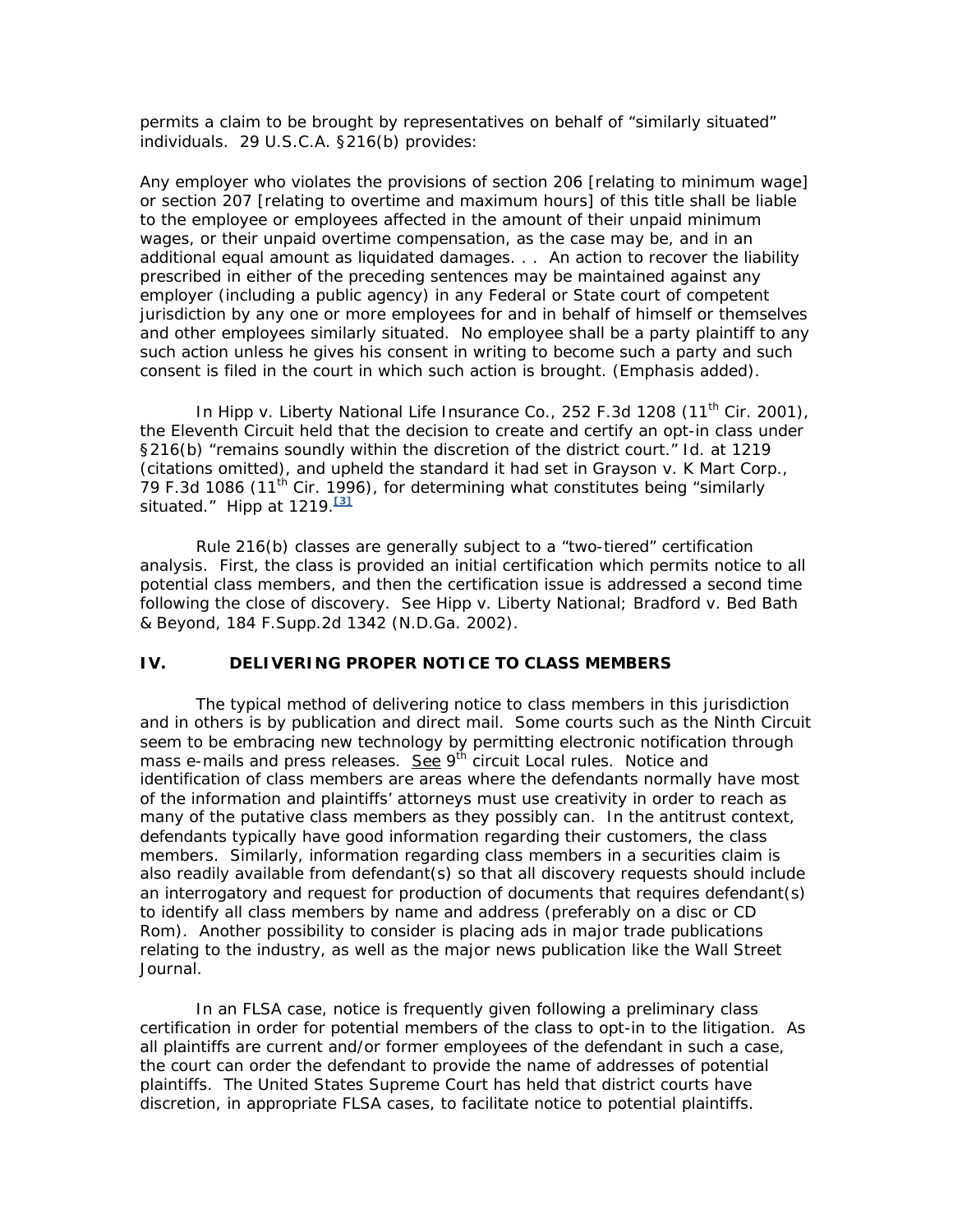*Hoffman-LaRoche Inc. v. Sperling et al.*, 493 U.S. 165, 169, 110 S.Ct. 482, 486 (1989). The Court in *Hoffman-LaRoche* reviewed a district court's authorization to send a court-approved consent to all similarly situated employees in an age discrimination case, noting as follows:

Section 216(b)'s affirmative permission for employees to proceed on behalf of those similarly situated must grant the court the requisite procedural authority to manage the process of joining multiple parties in a manner that is orderly, sensible, and not otherwise contrary to statutory commands or the provisions of the Federal Rules of Civil Procedure. *Hoffman-LaRoche* at 170, 486. The Court further stated, "[b]y monitoring preparation and distribution of the notice, a court can ensure that it is timely, accurate, and informative. Both the parties and the court benefit from settling disputes about the content of the notice before it is distributed." *Hoffman-LaRoche* at 172, 487.**[4]**

Subsequently, in *Dybach v. State of Florida Dept. of Corrections,* 942 F.2d 1562 (11<sup>th</sup> Cir. 1991), the Eleventh Circuit addressed whether district courts possessed the power to give notice of a collective action lawsuit for alleged violations of the overtime provisions of the FLSA to similarly situated employees. The Eleventh Circuit held that the 'broad remedial purpose of the Act,' is best served if the district court is deemed to have the power to give such notice to other potential members of the plaintiff class to 'opt-in' if they so desire and by the district court's exercise of that power under appropriate conditions. *Dybach* at 1567, citation omitted.

### 5. SCHEDULING ORDERS

When evaluating a class action and crafting the complaint, it is incumbent upon the plaintiffs' counsel to come up with a plan all the way through trial. That plan should be discussed with the judge and defense counsel when it is time to draft the scheduling orders. As stated in the Manual for Complex Litigation 3<sup>rd</sup> 2001, Section 21.212:

Scheduling orders are a critical element of case management. They help insure counsel will complete the work called for by the management plan in timely fashion to prevent the litigation from languishing on the court's docket. Rule 16(b) requires that a scheduling order issue early in every case, setting deadlines for joinder of parties, amendment of pleadings, filing of motions, and completion of discovery. Scheduling orders in complex litigation should also cover other important steps in the process of litigation, in particular discovery activities and motion practice; scheduling orders should be informed by the parties' discovery plan submitted pursuant to Rule 26(f).

It is the plaintiffs' counsel's duty and responsibility to move the case along. Courts appreciate a respectful aggressiveness when it comes to presenting the court with a plan and a schedule and make every attempt to meet that schedule. As we all know, when you are dealing with a complex class action discovery takes time, money, effort, there are delays, there are late productions, a whole host of issues that may arise that may throw a wrench in the plan. But if you come up with a solid plan at the beginning of the case, or at least a solid plan concept about how the case should move along and at what pace, most judges and even defense attorneys are fairly flexible when it comes to accommodating the inevitable changes as the case progresses.